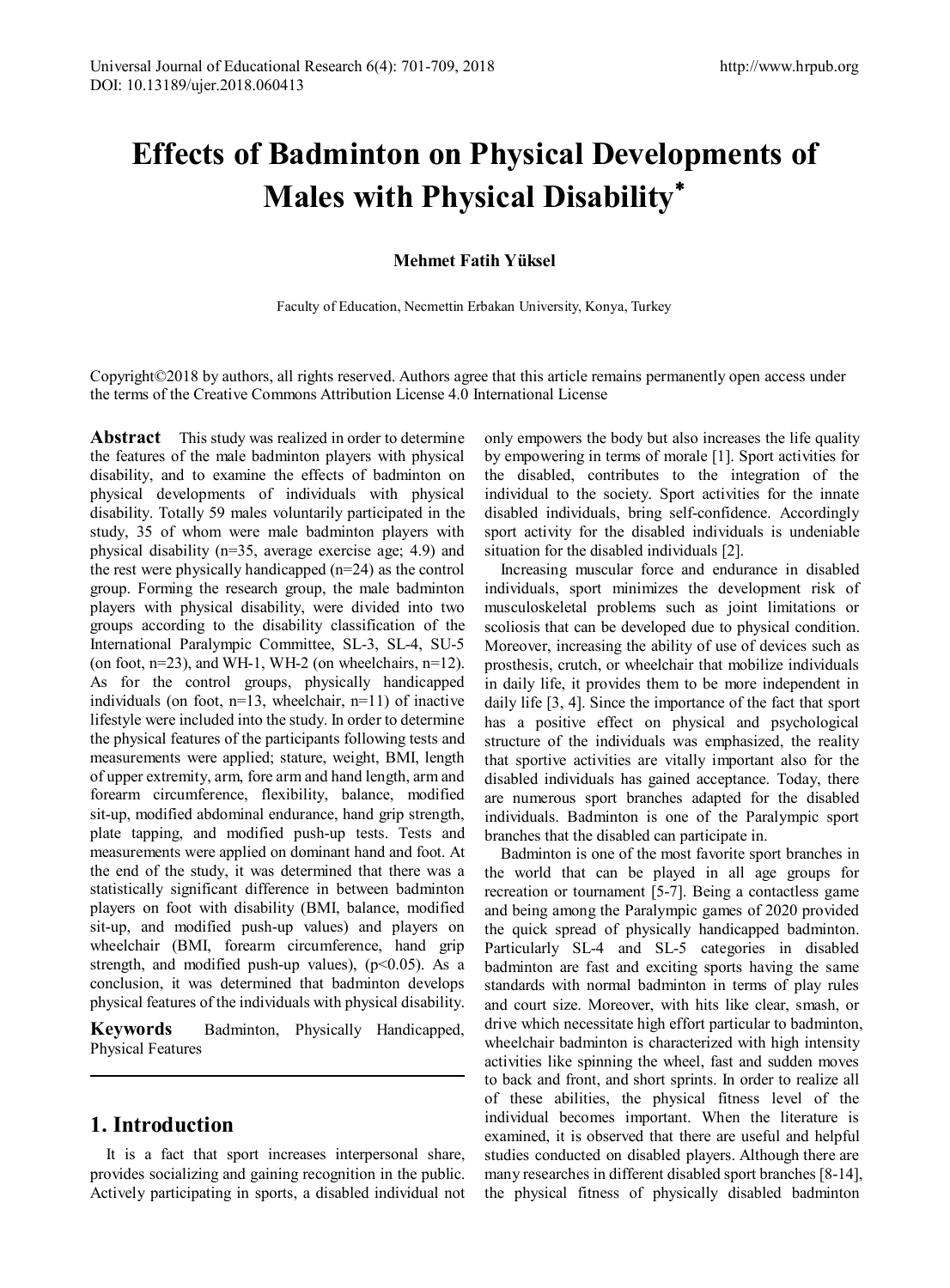players were not encountered.

Determining the physical features of physically disabled male badminton players, this research aimed to examine the effects of badminton sport on physical development of physically disabled individuals by making a comparison with the disabled individuals who did not deal with sport.

# **2. Materials and Methods**

#### **2.1. Ethical Scope and Official Permits**

Necessary permissions regarding the tests and measurements were taken from the Federation Chairmanship, administrators and coaches of cities participating in the Physically Disabled Badminton Turkey Championship. Approval was obtained from the Ethics Committee (Report No: 2017/1032) at Necmettin Erbakan University Medical Faculty. All the volunteers participating in the research signed the informed consent and personal data form.

#### **2.2. Study Group**

In our study, physically disabled male badminton players (n=35, practice age average: 4.9) and control group comprised of physically disabled (n=24), totally 59 males participated voluntarily.

According to the disability classification of the International Physically Disabled Badminton Federation, the players composing the experiment group were classified in two groups: SL-3, SL-4, SU-5 (on foot), and WH-1, WH-2 (on wheelchair). SS-6 category (dwarfs) was not included. Physically disabled individuals who did not deal with sports (on foot,  $n=13$ ; and on wheelchair,  $n=11$ ) comprised the control group of the study. Some limitations were applied considering the physical disability condition. Tests and measurements were applied on dominant hand and foot. Flamingo balance device was used for balance tests, but balance scores of the individuals on wheelchair could not recorded. Moreover, since 11 badminton players were amputee with one arm, only scores of 12 participants were measured in modified push-up test. Tests and protocols for determining the physical features of the participants were as follows.

#### **2.3. Data Collection Tools**

Height and Body weight: In the linear measurements a tapeline with 0.01 m sensitivity score was used. Weight measurements were made with a digital weighing scale with a sensitivity level of 0.01 kg [15].

Body mass index: Using body weights and lengths, BMI was determined using the BMI = Body weight/  $(Length)<sup>2</sup> formula [15]$ .

Trunk length, upper extremity length, arm length, forearm length, hand length, arm circumference and forearm circumference measurements were made with tape and recorded in cm [16, 17].

Trunk length: Determined by measuring the distance between the C7 and the coccyx.

Upper extremity length: Determined by measuring the distance between the Acromion and the tip of the longest finger on the hand.

Arm length: Determined by measuring the distance between the acromion and the olecranon while the shoulder and the arm were loose.

Forearm length: Determined by measuring the distance between the olecranon and styloid protrusion of radius.

Hand length: Determined by measuring the distance between the styloid protrusion of radius and the tip of the longest finger on the hand.

Arm circumference: Determined by locating the middle point of the distance between the acromion and olecranon, and measured while the muscles were loose.

Forearm circumference: Determined by locating the most swollen point of the muscle, and measured while the arm was loose.

Sit and reach test: was determined on the sit and reach platform, and recorded in cm [18].

Balance measurement: Balance scores were determined with Flamingo Balance device. Test lasted for one minute and at the end of the time, each balance attempt of the subject was counted and recorded as the balance result [19].

Modified Sit-up Test: The player positions himself lying on his back on the mat, knees bent, soles of the feet fully on the mat, hands on each side of the hips, and fingers in extension on the mat. The legs were supported as to keep the knees bent. The individual was asked for arising until the scapula bottom level, and do as many sit-ups as he could in 30 seconds [20, 21].

Modified abdominal endurance: Lying on his back on the mat, the individual was asked for arising until scapula bottom level and keep this position as much as he could. The time was stopped and recorded, as the participant touched the scapula bottom level or deformed the position [22].

Hand grasping strength: Beginning from the right hand, the measurement was made with Jamar brand dynamometer and recorded in kg, while the subject was on foot, arm straight with a  $10-15^{\circ}$  angle from the shoulder on one side [18].

Plate tapping test: It was applied to measure the arm move speed. Two plastic discs (A and B) were placed on the table, 80 cm away from each other. Subject touched A, and B discs 25 times (totally 50) with the dominant hand as fast as possible. The timekeeper started as the subject touched disc A, and the value obtained at the end of the test was recorded in seconds [23].

Modified push up test: The participant was positioned as face down on the mat, and the modified push-up version for the females was applied. The power of upper extremity muscles of the subject and the number of rearward moves of upper body was recorded [22].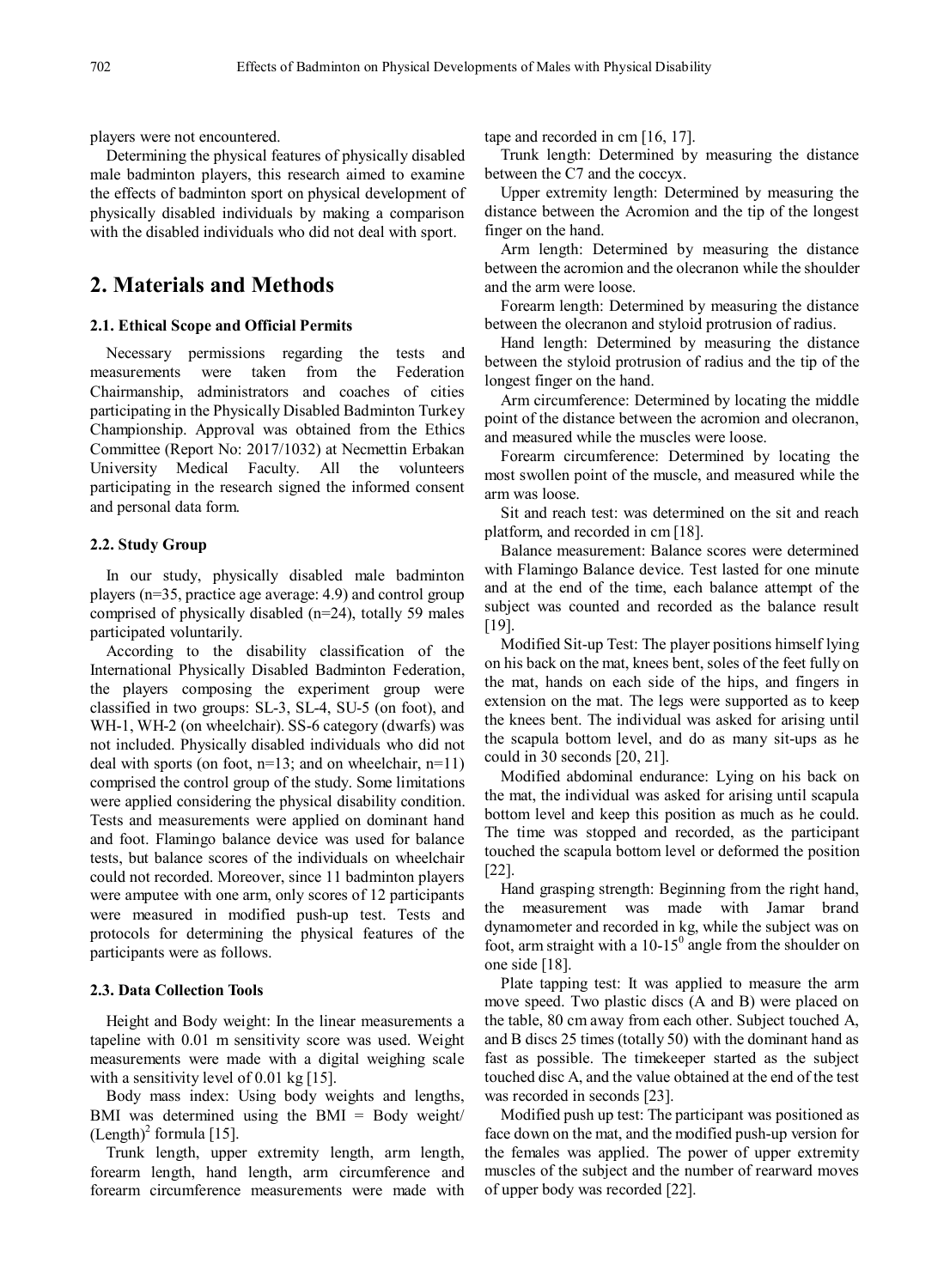## **2.4. Analyzing of Data**

SPSS 21.0 program was used in the analysis of the data obtained in the study. Arithmetic averages and standard deviations were given with descriptive statistics. The inter-group differences were detected via Mann-Whitney U test. Significance level was admitted as  $(p<0.05)$ .

# **3. Results**

| <b>VARIABLES</b>             | Group          | N      | Mean     | Std. Deviation |
|------------------------------|----------------|--------|----------|----------------|
|                              | $\mathbf{1}$   | 23     | 31,52    | 14.57          |
| Age                          | $\overline{2}$ | 13     | 36.00    | 9.56           |
| Training age                 | $\mathbf{1}$   | 23     | 4,82     | 4,17           |
|                              | $\sqrt{2}$     | 13     | $0.00\,$ | $0.00\,$       |
| Height                       | $\mathbf{1}$   | 23     | 174,86   | 7.24           |
|                              | $\sqrt{2}$     | 13     | 170.15   | 6.29           |
|                              | $\mathbf{1}$   | 23     | 70.86    | 7.00           |
| Weight                       | $\sqrt{2}$     | 13     | 75.46    | 6.15           |
|                              | 1              | 23     | 23.25    | 2.76           |
| <b>BMI</b>                   | $\sqrt{2}$     | 13     | 26.11    | 2.31           |
|                              | $\mathbf{1}$   | 23     | 80.15    | 4.29           |
| Upper extremity length       | $\overline{2}$ | 13     | 80.50    | 4.72           |
| Arm length                   | $\mathbf{1}$   | 23     | 31.84    | 1.86           |
|                              | $\overline{2}$ | 13     | 31.92    | 1.75           |
|                              | $\mathbf{1}$   | 23     | 26.82    | 2.06           |
| Forearm length               | $\sqrt{2}$     | 13     | 27.07    | 1.74           |
|                              | $\mathbf{1}$   | 23     | 21.47    | 1.32           |
| Hand length                  | $\sqrt{2}$     | 13     | 21.50    | 1.42           |
| Arm circumference            | $\mathbf{1}$   | 23     | 29.71    | 2.68           |
|                              | $\sqrt{2}$     | 13     | 30.42    | 1.98           |
| Forearm circumference        | $\mathbf{1}$   | 23     | 28.50    | 1.98           |
|                              | $\overline{c}$ | 13     | 28.15    | 1.66           |
|                              | $\mathbf{1}$   | 23     | 25.56    | 9.81           |
| Flexibility                  | $\sqrt{2}$     | 13     | 20.92    | 8.29           |
|                              | $\mathbf{1}$   | 23     | 4.73     | 2.54           |
| Balance                      | $\sqrt{2}$     | 13     | 8.53     | 2.33           |
| Modified sit-up              | $\mathbf{1}$   | 23     | 27.60    | 6.25           |
|                              | $\sqrt{2}$     | 13     | 21.61    | 5.78           |
|                              | $\mathbf{1}$   | 23     | 89.76    | 32.54          |
| Modified abdominal endurance | $\overline{c}$ | 13     | 85.47    | 28.81          |
| Hand grasping strength       | $1\,$          | 23     | 56.23    | 11.03          |
|                              | $\sqrt{2}$     | 13     | 54.65    | 10.96          |
| Plate tapping                | $\mathbf{1}$   | $23\,$ | 11.29    | 2.40           |
|                              | $\sqrt{2}$     | 13     | 11.74    | 2.32           |
| Modified push up             | $\,1$          | $12\,$ | 29.58    | 7.21           |
|                              | $\overline{c}$ | 13     | 23.23    | 5.86           |

Table 1. Average values of on foot disabled badminton players (1) and control group (2)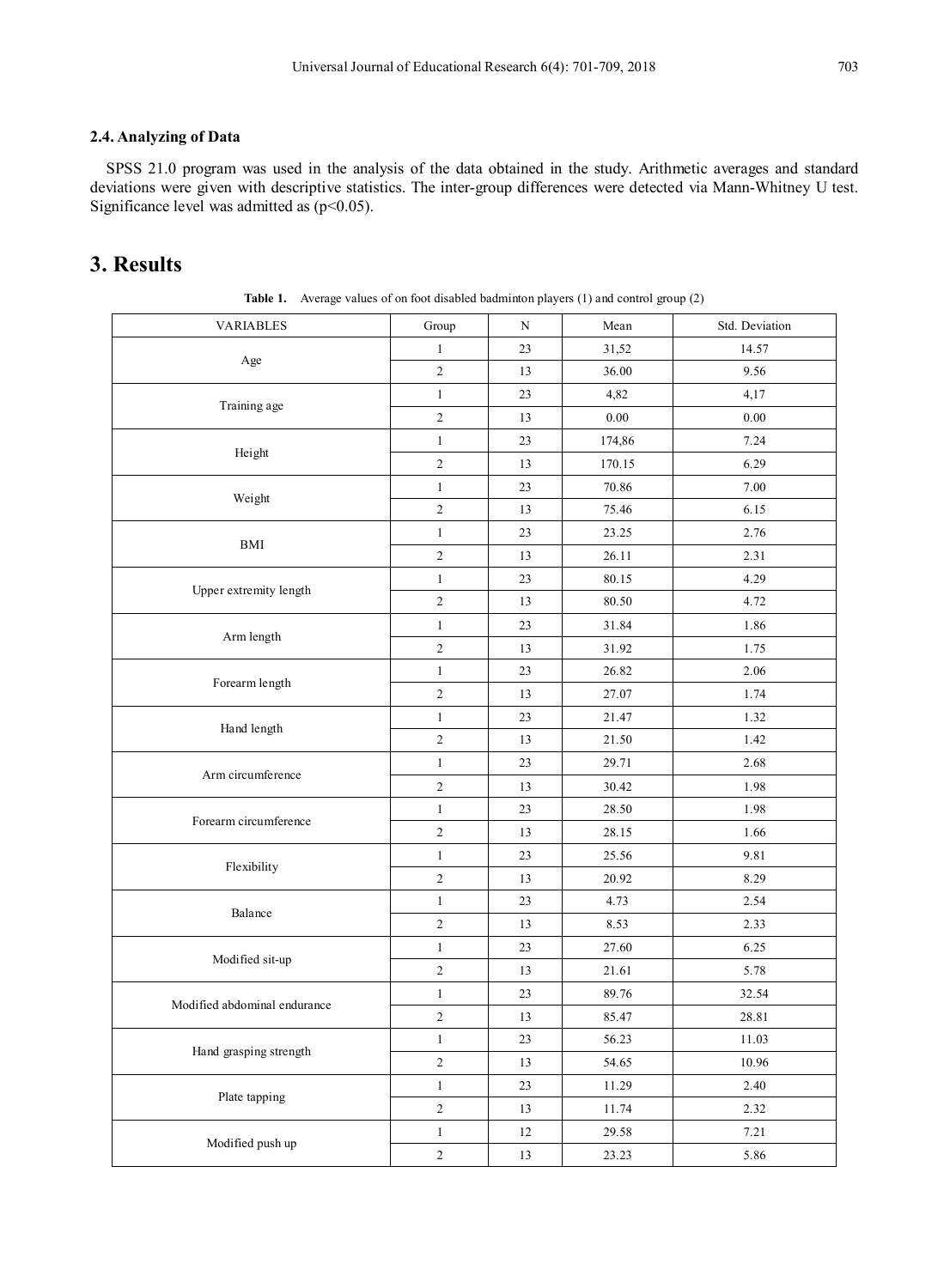| <b>VARIABLES</b>             | Group          | ${\bf N}$ | Mean Rank | U       | p        |
|------------------------------|----------------|-----------|-----------|---------|----------|
| Age                          | $\,1$          | 23        | 16.70     |         | 0.171    |
|                              | $\overline{2}$ | 13        | 21.69     | 108.000 |          |
| Height                       | $\mathbf{1}$   | 23        | 21.07     | 90.500  | 0,051    |
|                              | $\sqrt{2}$     | 13        | 13.96     |         |          |
| Weight                       | $\mathbf{1}$   | 23        | 16.09     | 94.000  | 0.067    |
|                              | $\overline{c}$ | 13        | 22.77     |         |          |
| <b>BMI</b>                   | $\mathbf{1}$   | 23        | 14.65     | 61.000  | $0.004*$ |
|                              | $\sqrt{2}$     | 13        | 25.31     |         |          |
|                              | $\mathbf{1}$   | 23        | 18.67     |         |          |
| Upper extremity length       | $\overline{c}$ | 13        | 18.19     | 145.500 | 0.895    |
| Arm length                   | $\,1$          | 23        | 18.50     | 149.500 | 0.980    |
|                              | $\overline{c}$ | 13        | 18.50     |         |          |
|                              | $\,1$          | 23        | 18.20     | 142.500 | 0.816    |
| Forearm length               | $\overline{c}$ | 13        | 19.04     |         |          |
|                              | $\mathbf{1}$   | 23        | 18.57     |         | 0.960    |
| Hand length                  | $\overline{c}$ | 13        | 18.38     | 148.000 |          |
| Arm circumference            | $\mathbf{1}$   | 23        | 17.41     | 124.500 | 0.408    |
|                              | $\overline{c}$ | 13        | 20.42     |         |          |
| Forearm circumference        | $\mathbf{1}$   | 23        | 19.02     | 137.500 | 0.691    |
|                              | $\overline{c}$ | 13        | 17.58     |         |          |
| Flexibility                  | $\mathbf{1}$   | 23        | 20.35     |         | 0.161    |
|                              | $\overline{c}$ | 13        | 15.23     | 107.000 |          |
|                              | $\mathbf{1}$   | 23        | 13.67     |         | $0.000*$ |
| Balance                      | $\sqrt{2}$     | 13        | 27.04     | 38.500  |          |
| Modified sit-up              | $\mathbf{1}$   | 23        | 21.89     |         | $0.010*$ |
|                              | $\overline{c}$ | 13        | 12.50     | 71.500  |          |
| Modified abdominal endurance | $\,1$          | 23        | 19.19     | 140.500 | 0.767    |
|                              | $\overline{2}$ | 13        | 18.11     |         |          |
|                              | $\mathbf{1}$   | 23        | 19.23     | 140.000 | 0.754    |
| Hand grasping strength       | $\sqrt{2}$     | 13        | 18.09     |         |          |
| Plate tapping                | $\mathbf{1}$   | 23        | 17.70     |         | 0.542    |
|                              | $\overline{2}$ | 13        | 19.92     | 131.000 |          |
| Modified push up             | $\mathbf{1}$   | $12\,$    | 16.67     |         | $0.016*$ |
|                              | $\overline{2}$ | 13        | 9.62      | 34.000  |          |

**Table 2.** Mann Whitney U analysis results of on foot disabled badminton players (1) and control group (2)

 $*p<0.05$ 

When the Table 2 is examined, it was determined that there were statistically significant differences in between experimental group and control group in BMI (U=61.000, p<0.05), flamingo balance (U=38.500, p<0.05), modified sit-ups (U=71.500, p<0.05) and modified push-up (U=34.000, p<0.05) parameters, and that there was not a statistically significant difference between the other parameters.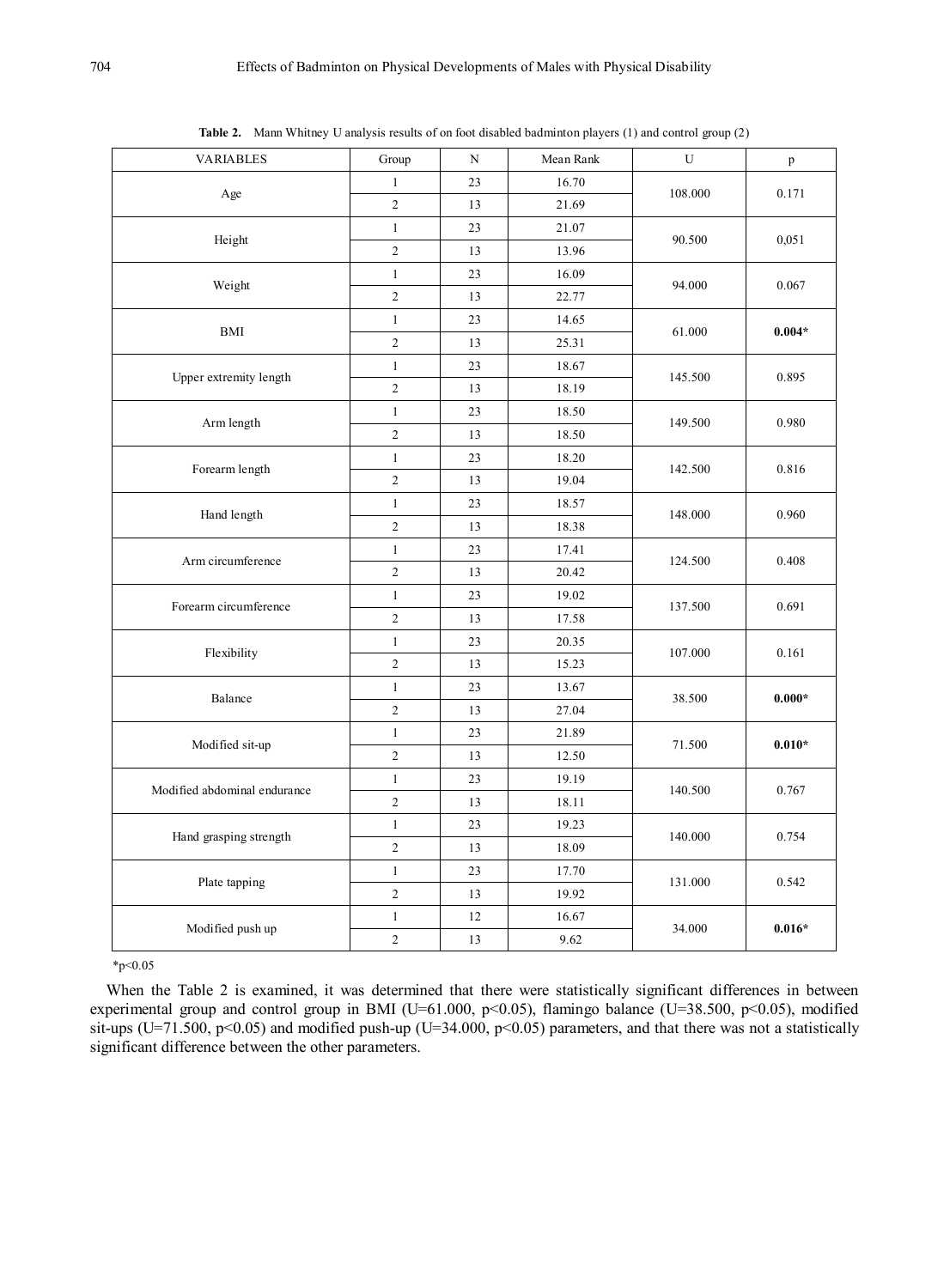| <b>VARIABLES</b>             | Group          | N  | Mean   | Std. Deviation |
|------------------------------|----------------|----|--------|----------------|
| Age                          | $\mathbf{1}$   | 12 | 32.41  | 10.11          |
|                              | $\sqrt{2}$     | 11 | 38.18  | 10.82          |
| Training age                 | $\mathbf{1}$   | 12 | 5.08   | 4.98           |
|                              | $\overline{c}$ | 11 | 0.00   | 0.00           |
|                              | $\mathbf{1}$   | 12 | 168.16 | 9.83           |
| Height                       | $\sqrt{2}$     | 11 | 165.09 | 8.01           |
| Weight                       | $\mathbf{1}$   | 12 | 61.58  | 7.56           |
|                              | $\sqrt{2}$     | 11 | 65.81  | 10.24          |
|                              | $\mathbf{1}$   | 12 | 21.77  | 2.20           |
| <b>BMI</b>                   | $\overline{c}$ | 11 | 24.05  | 2.68           |
|                              | $\mathbf{1}$   | 12 | 78.87  | 1.90           |
| Upper extremity length       | $\overline{c}$ | 11 | 77.59  | 2.72           |
|                              | $\mathbf{1}$   | 12 | 30.70  | 1.68           |
| Arm length                   | $\sqrt{2}$     | 11 | 29.81  | 1.50           |
| Forearm length               | $\mathbf{1}$   | 12 | 27.83  | 1.23           |
|                              | $\overline{c}$ | 11 | 27.18  | 1.12           |
| Hand length                  | $\mathbf{1}$   | 12 | 21.00  | 0.92           |
|                              | $\sqrt{2}$     | 11 | 20.59  | 0.97           |
|                              | $\mathbf{1}$   | 12 | 33.95  | 4.29           |
| Arm circumference            | $\overline{c}$ | 11 | 32.72  | 3.78           |
| Forearm circumference        | $\mathbf{1}$   | 12 | 31.37  | 2.59           |
|                              | $\overline{c}$ | 11 | 28.90  | 2.50           |
| Flexibility                  | $\mathbf{1}$   | 12 | 34.08  | 12.99          |
|                              | $\sqrt{2}$     | 11 | 29.72  | 11.12          |
| Modified sit-up              | $\mathbf{1}$   | 12 | 29.50  | 4.58           |
|                              | $\sqrt{2}$     | 11 | 25.63  | 4.27           |
| Modified abdominal endurance | $\mathbf{1}$   | 12 | 114.50 | 46.78          |
|                              | $\overline{c}$ | 11 | 108.27 | 51.04          |
|                              | $\mathbf{1}$   | 12 | 54.16  | 8.55           |
| Hand grasping strength       | $\sqrt{2}$     | 11 | 45.18  | 8.26           |
| Plate tapping                | $\mathbf{1}$   | 12 | 11.98  | 2.65           |
|                              | $\overline{c}$ | 11 | 12.37  | 2.62           |
| Modified push up             | $\mathbf{1}$   | 12 | 27.33  | 6.03           |
|                              | $\overline{c}$ | 11 | 22.90  | 3.96           |

**Table 3.** Average values of on wheelchair disabled badminton players (1) and control group (2)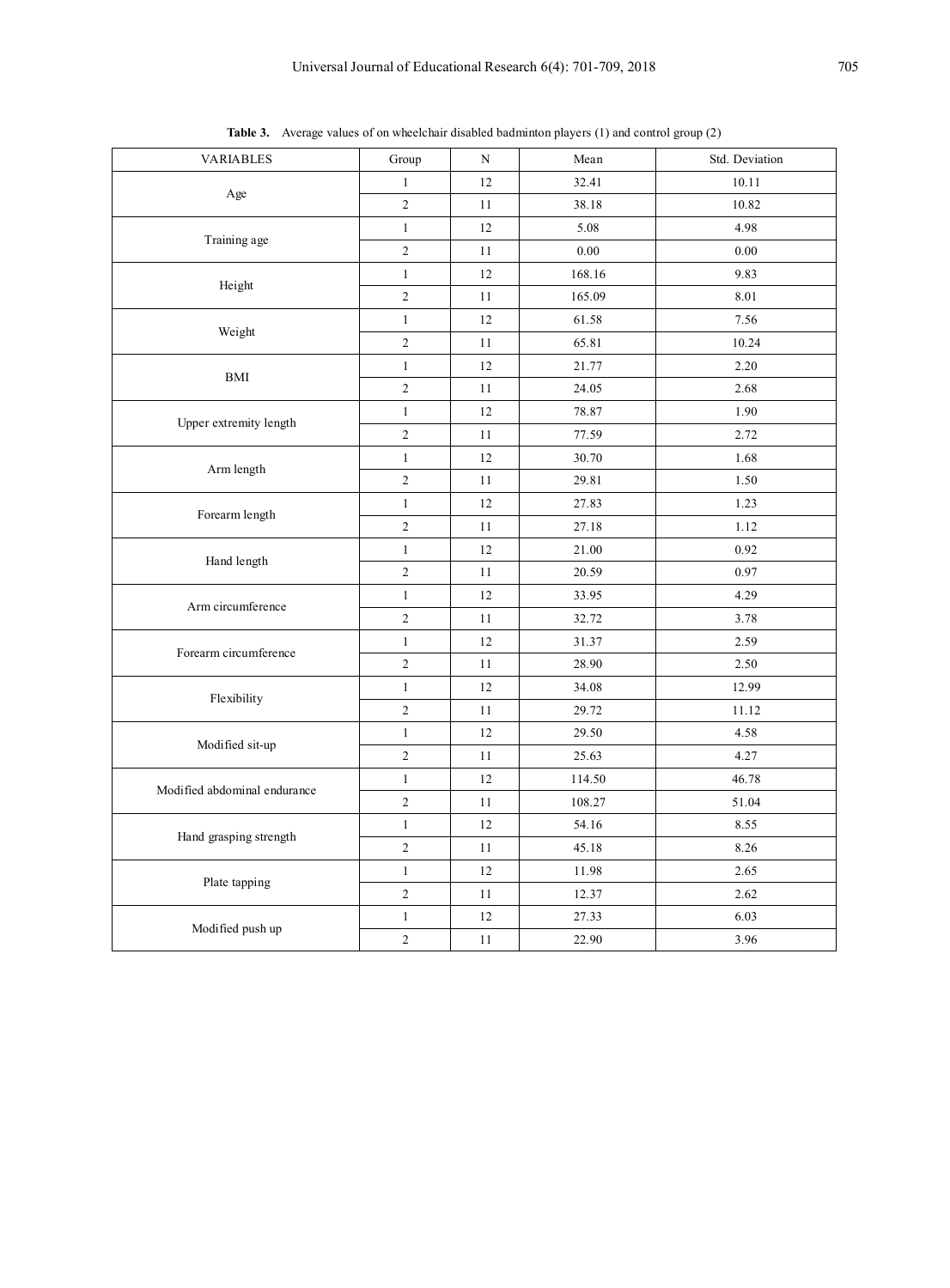| <b>VARIABLES</b>             | Group                   | N      | Mean Rank | U      | $\, {\bf p}$ |
|------------------------------|-------------------------|--------|-----------|--------|--------------|
| Age                          | $\mathbf{1}$            | 12     | 9.92      |        | 0.123        |
|                              | $\overline{c}$          | 11     | 14.27     | 41.000 |              |
| Height                       | $\mathbf{1}$            | 12     | 13.33     |        | 0.321        |
|                              | $\overline{c}$          | 11     | 10.55     | 50.000 |              |
| Weight                       | $\,1$                   | 12     | 9.83      | 40.000 | 0.109        |
|                              | $\overline{c}$          | 11     | 14.36     |        |              |
| <b>BMI</b>                   | $\mathbf{1}$            | 12     | 9.25      | 33.000 | $0.042*$     |
|                              | $\overline{\mathbf{c}}$ | 11     | 15.00     |        |              |
|                              | $\mathbf{1}$            | 12     | 14.25     |        | 0.095        |
| Upper extremity length       | $\overline{c}$          | 11     | 9.55      | 39.000 |              |
| Arm length                   | $\mathbf{1}$            | 12     | 13.83     |        | 0.172        |
|                              | $\sqrt{2}$              | $11\,$ | 10.00     | 44.000 |              |
|                              | $\mathbf{1}$            | 12     | 13.83     | 44.000 | 0.170        |
| Forearm length               | $\overline{c}$          | 11     | 10.00     |        |              |
|                              | $\mathbf{1}$            | 12     | 13.71     | 45.500 | 0.198        |
| Hand length                  | $\overline{\mathbf{c}}$ | $11\,$ | 10.14     |        |              |
|                              | $\mathbf{1}$            | 12     | 13.21     | 51.500 | 0.371        |
| Arm circumference            | $\overline{c}$          | $1\,1$ | 10.68     |        |              |
|                              | $\mathbf{1}$            | 12     | 15.00     | 30.000 | $0.026*$     |
| Forearm circumference        | $\sqrt{2}$              | $11\,$ | 8.73      |        |              |
| Flexibility                  | $\mathbf{1}$            | 12     | 13.83     | 44.000 | 0.175        |
|                              | $\overline{2}$          | 11     | 10.00     |        |              |
| Modified sit-up              | $\mathbf{1}$            | 12     | 14.88     | 31.500 | $0.033*$     |
|                              | $\overline{c}$          | $11\,$ | 8.86      |        |              |
| Modified abdominal endurance | $\mathbf{1}$            | 12     | 12.63     | 58.500 | 0.644        |
|                              | $\overline{c}$          | 11     | 11.32     |        |              |
| Hand grasping strength       | $\mathbf{1}$            | 12     | 15.54     | 23.500 | $0.009*$     |
|                              | $\sqrt{2}$              | $11\,$ | 8.14      |        |              |
| Plate tapping                | $\mathbf{1}$            | 12     | 11.46     | 59.500 | 0.688        |
|                              | $\overline{c}$          | 11     | 12.59     |        |              |
| Modified push up             | $\mathbf{1}$            | 12     | 12.38     |        | $0.035*$     |
|                              | $\overline{c}$          | $11\,$ | 11.59     | 32.000 |              |

**Table 4.** Mann Whitney U analysis results of on wheelchair disabled badminton players (1) and control group (2)

 $*p<0.05$ 

When the Table 4 is examined, it was determined that there were statistically significant differences in between experimental group and control group in BMI (U=61.000, p<0.05), forearm circumference (U=30.000, p<0.05), modified sit-ups ( $U=31.500$ ,  $p<0.05$ ), hand grasping power (U=23.500, p<0.05), and modified push-up (U=32.000, p<0.05) parameters, and that there was not a statistically significant difference between the other parameters.

# **4. Discussion and Conclusions**

This research aimed determine the physical features of physically disabled male badminton players, and to

examine the effects of badminton sport on physical development of physically disabled individuals by making a comparison with the disabled individuals who did not deal with sport.

It was observed that the values of badminton players on foot and on wheelchair, and the values of disabled individuals not dealing with sport were similar in anthropometric measurements. It was observed that there was statistically difference between on foot badminton players and disabled individuals without sport activity, in terms of BMI, balance, modified sit-up, and modified push-up parameters; between wheelchair badminton players and disabled individuals without sport activity, in terms of BMI, forearm circumference, modified sit-ups,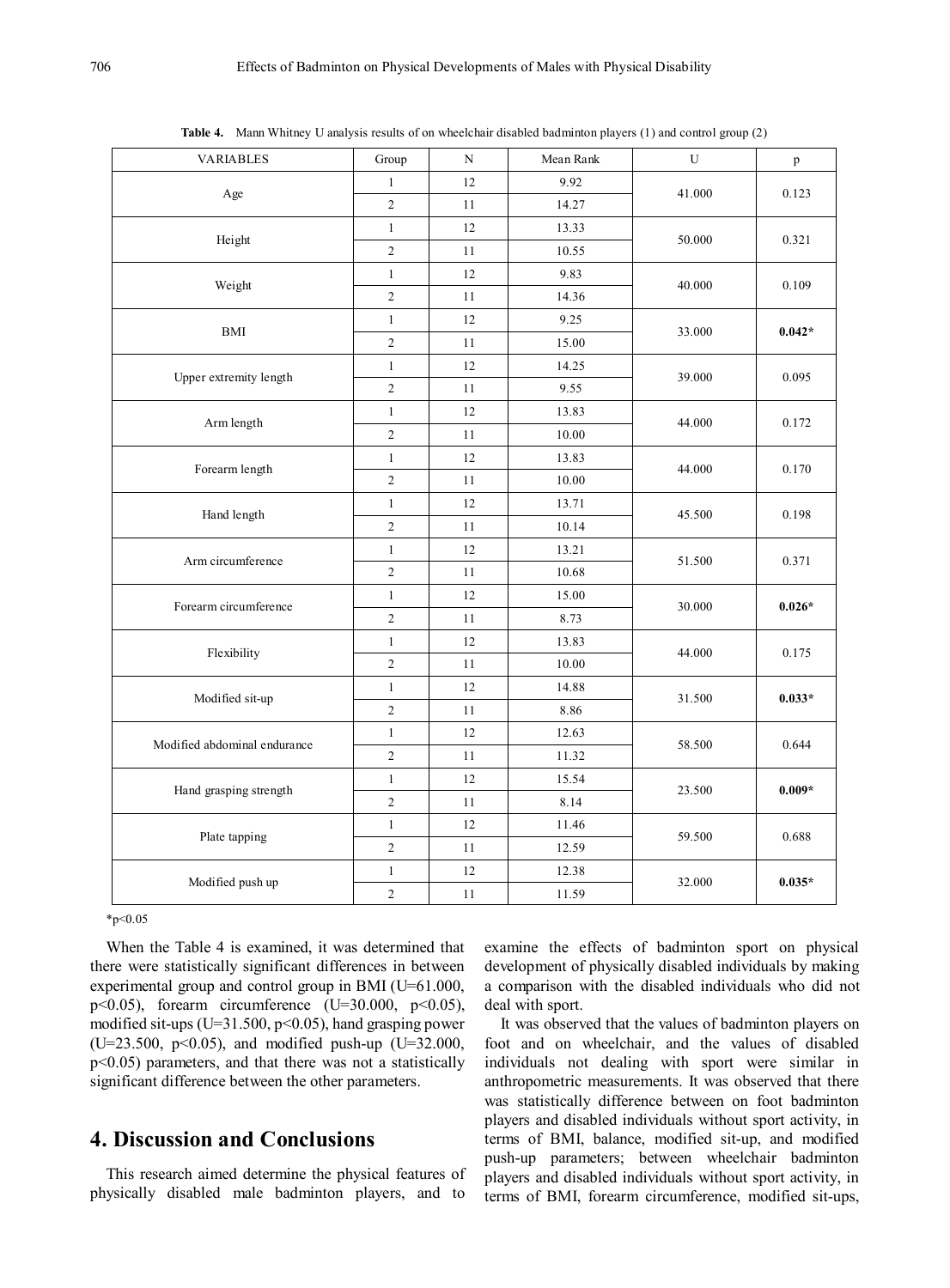hand grasping power, and modified push-up parameters. Ergun and Baltacı [22] reported that sport could be used to gain coordination, freedom in movements, muscle control, and balance in disabled rehabilitation. Silfies et al. [24] mentioned that core stability has the ability to control the movement and position of the body during the functional activity. Tolfrey et al. [25] reported that cardiovascular endurance levels of the wheelchair players was correlated with body mass, adipose tissue, and body control. In this study, the abdominal power and endurance levels of the participants were examined, and it was determined that abdominal power values of both on foot and wheelchair badminton players were statistically significantly better. For abdominal endurance levels, it was determined that there was not a statistically significant difference compared to the individuals without sport; however, it was determined that they had better values than individuals without sport. In a similar study on amputee football players, positive correlation was determined between upper body muscle stabilization and upper body flexor muscle power, and it was mentioned that upper body stabilization, balance and upper body muscle power practices must be included in exercise programs [26].

It was reported that strengthening and stretching exercises would be useful in disabled individuals [27]. Although flexibility average values of both groups physically disabled badminton players were determined to be higher compared to individuals without sport, not a statistically significant difference was observed. This could be stemmed from badminton players not doing sufficient flexibility exercises in their practices. In badminton sport branch, flexibility of upper body muscles, upper and lower extremity provides many advantages to the player. Flexibility of the muscles and joint movement variety play important role particularly in difficult positions like over-head hits that a player can encounter during a rally and while doing a technique movement. In other studies on physically disabled individuals, it was mentioned that upper body and extremity muscles shoulder significant burden during daily activities particularly like pushing the wheelchair, over repetition, and transfer; thus the endurance and power of the upper extremities were also important [28-31]. The observation of the study that 'there was statistically difference between on foot badminton players and disabled individuals without sport activity, in terms of BMI, balance, modified sit-up, and modified push-up parameters; between wheelchair badminton players and disabled individuals without sport activity in terms of BMI, forearm circumference, modified sit-ups, hand grasping power, and modified push-up parameters' can be explained with the result that badminton sport provides development of upper body and upper extremity muscles particularly in physically disabled individuals. Contrary to some studies on basketball players with wheelchair [32-34] that reported right and left hand grasping powers in between 27-51 kg, it was observed in

this study that the hand grasping power values obtained from both of the badminton player groups were quite higher. The reason of this is thought to be the result of special hand grasping power enhancing practices, since hand grasping power is vital in many parts of the game, and due to the necessity to grasp the racquet tighter in some technique hits (drive, net-kill, smash).

Moving in complete independency is vital for a physically disabled individual. When disabled individuals who deal or do not deal with sports are compared, it is observed that the ones dealing with sports are more independent in terms of mobility, have higher social participation, and have higher life quality compared to individuals who do not deal with sports [35, 36]. Hutzler et al. [37] reported that regular exercises of an individual were effective on physical fitness.

Being the first research on the physical features of physically disabled badminton players on foot and on wheelchair and having been reached to some results is the strength of this study. However, disabled badminton players both on foot and on wheelchair do not form a homogenous group. These individuals have pathologies differentiating their functional levels. Their functional characteristics may differ even if they have the same disability. From this point of view, classifying the physically disabled badminton players as on foot and on wheelchair can be accepted as the weakness of the study.

As a conclusion, it was determined that badminton sport develops bio-motor features of physically disabled individuals. Moreover, considering the importance of orientation of disabled individuals, who are deprived of some physical faculties, to the social life, it can be mentioned that badminton sport has positive contributions to the increase in their physical fitness.

## **REFERENCES**

- [1] T. A. Kalyon. Özürlülerde Spor, Bağırgan Yayımevi, Ankara, 1997.
- [2] M. Atay. Engelli bireylerin benlik gelişiminde spor etkinliklerinin önemi. Uluslararası Engellilerde Spor Sempozyumu Bildiri Kitabı, GSGM Spor Eğitim Dairesi Başkanlığı Yayınları, Antalya, 1995.
- [3] F. Di Russo, A. Bultrini, S. Brunelli, A.S. Delussu, L. Polidori, F. Taddei, M. Traballesi, D. Spinelli. Benefits of sports participation for executive function in disabled athletes, Journal of Neurotrauma, Vol.27, No.12, 2309-2319, 2010.
- [4] D. R. Shapiro, J. J. Martin. Athletic identity, affect, and peer relations in youth athletes with physical disabilities, Disabil Health J, Vol.3, No.2, 79-85, 2010.
- [5] B. S. Sucharitha, A. V. Reddy, K. Madhavi. Effectiveness of plyometric training on anaerobic power and agility in female badminton players, International Journal of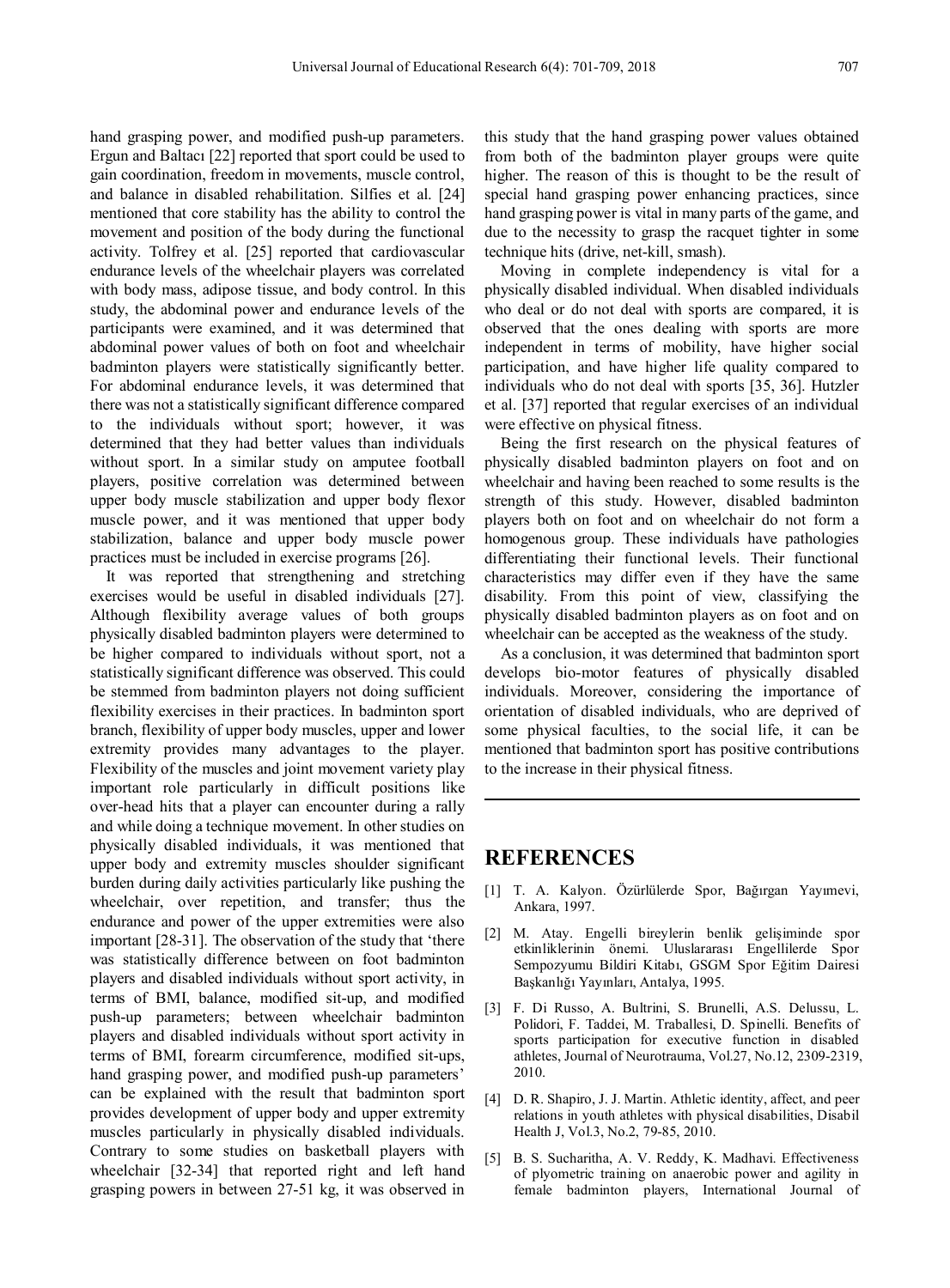Pharmaceutical Research and Bio-Science, Vol.3, No.4, 754-761, 2014.

- [6] J. A. Vicen, J. Del Coso, C. G. Millan, J. J. Salinero, P. Abian. Analysis of dehydration and strength in elite badminton Players, Plos One Journal, Vol.7, No.5, 1-8, 2012.
- [7] B. F. Yousif, K. S. Yeh. Badminton training machine with impact mechanism, Journal of Engineering Science and Technology, Vol.6, No.1, 61 – 68, 2011.
- [8] E. Cömert, N. Ün Yıldırım, N. Ergun. Evaluation of upper extremity functionality in wheelchair basketball sport, Türkiye Klinikleri J Sports Sci, Vol.2, No.2, 62-69, 2010.
- [9] M. Protic, H. Valkova. Psychosocial aspects of player's engagement to the sitting volleyball, Acta Kinesiologica, Vol.5, No.2, 12-16, 2011.
- [10] B. Akınoğlu, T. Kocahan, T. Birben, Ö. Çoban, Ç. Soylu, N. Ün Yıldırım. Comparison of core stabilization the Paralympic archers and Paralympic wheelchair basketball Players, Online Turkish Journal of Health Science, Vol.1, No.3, 21-27, 2016.
- [11] Z. Güçhan Topcu, K. Bayramlar, N. Ergun, Y. Ercan. Comparison of mobility and quality of life levels in sedentary amputees and amputee soccer players, Journal of Exercise Therapy and Rehabilitation, Vol.4, No.2, 47-53, 2017.
- [12] I. Mahmutovic, S. Delalic, S. Uslu, M. Ibrahimovic, A. Tabakovic. Impact of morphological characteristics on the situational-motor abilities of sitting volleyball players, International Journal of Science Culture and Sport, Vol.3, No.1, 29-33, 2015.
- [13] A. Darilgen, N. Ün Yıldırım. Assessment of physical fitness in wheelchair basketball Players, Fizyoter Rehabil, Vol.19, No.2, 64-73, 2008.
- [14] J. Marszalek, B. Molik, M. A. Gomez, K. Skucas, J. Lencse-Mucha, W. Rekowski, V. Pokvytyte, I. Rutkowska, K. Kazmierska-Kowalewska. Relationships between anaerobic performance, field tests and game performance of sitting volleyball players, Journal of Human Kinetics, Vol.48, 25-32, 2015.
- [15] E. Zorba, Ö. Saygın. Fiziksel Aktivite ve Fiziksel Uygunluk. (2. Baskı), İnceler Ofset, İstanbul, 2009.
- [16] R. Easterby, K. H. E. Kroemer, D. B. Chaffin. (Ed). Anthropometry and Biomechanics, Plenum Press, New York and London, 1982.
- [17] A. S. Otman, H. Demirel, A. Sade. Tedavi Hareketlerinde Temel Değerlendirme Prensipleri, Hacettepe Üniversitesi Fizik Tedavi ve Rehabilitasyon Yüksekokulu Yayınları, Ankara, 1995.
- [18] M. Günay, K. Tamer, İ. Cicioğlu. Spor Fizyolojisi ve Performans Ölçümü (3. Baskı), Gazi Kitabevi, Ankara, 2013.
- [19] N. Tsigilis, H. Douda, S. P. Tokmakidis. Test-retest reliability of the eurofit test battery administered to university students, Perceptual and Motor Skills, Vol.95, 1295-1300, 2002.
- [20] M. E. Sahlberg, U. Svantesson, E. M. Thomas, B. Strandvik.

Muscular strength and function in patients with cystic fibrosis, Chest, Vol.127, No.5, 1587-1592, 2005.

- [21] D. Tomchuk. Companion Guide to Measurement and Evaluation for Kinesiology, Jones & Bartlett Learning, Canada, 2011.
- [22] N. Ergun, G. Baltacı. Spor Yaralanmalarında Fiztoyetrapi ve Rehabilitasyon Prensipleri (2. baskı), Hacettepe Üniversitesi Fizik Tedavi ve Rehabilitasyon Yüksekokulu Yayınları, Ankara, 2006.
- [23] C. Adam. Eurofit: handbook for the Eurofit tests of physical fitness, Italian National Olympic Committee, Central Direction for Sport's Technical Activities Documentation and Information Division, Rome, 1988.
- [24] S. P. Silfies, D. Ebaugh, M. Pontillo, C. M. Butowicz. Critical review of the impact of core stability on upper extremity athletic injury and performance, Braz J Phys Ther, Vol.19, No.5, 360-368, 2015.
- [25] V. L. Tolfrey, A. M. Batterham, K. Tolfrey. Scaling behavior of VO2 peak in trained wheelchair athletes, Med. Sci. Sports Exerc, Vol.35, No.12, 2106–2111, 2003.
- [26] A. Aytar, N. O. Pekyavas, N. Ergun, M. Karatas. Is there a relationship between core stability, balance and strength in amputee soccer players? A pilot study, Prosthet Orthot Int, Vol.36, No.3, 332-338, 2012.
- [27] L. M. Olenik, J. J. Laskin, R. Burnham, G. D. Wheeler, R. D. Steadward. Efficacy of rowing, backward wheeling and isolated scapular retractor exercise as remedial strength activities for wheelchair users, Paraplegia, Vol.33, No.3, 148-152, 1995.
- [28] K. Kulig, C. J. Newsam, S. J. Mulroy, S. Rao, J. K. Gronley, E. L. Bontrager, J. Perry. The effect of level of spinal cord injury on shoulder joint kinetics during manual wheelchair propulsion, Clin Biomech, Vol.16, No.9, 744-51, 2001.
- [29] K. A. Samuelsson, H. Tropp, B. Gerdle. Sholder pain and its consequences in paraplegic spinal cord-injured, wheelchair users, Spinal Cord, Vol.42, No.1, 41-46, 2004.
- [30] S. Van Drongelen, S. De Groot, H. E. Veeger, E. L. Angenot, A. J. Dallmeijer, M. W. Post, L. H. Woude. Upper extremity musculoskeletal pain during and after rehabilitation in wheelchair-using persons with a spinal cord injury, Spinal Cord, Vol.44, No.3, 152-9, 2006.
- [31] H. E. J. Veeger, L. A. Rozendaal, F. C. T. Van der Helm. Load on the shoulder in low intensity wheelchair propulsion, Clin Biomech, Vol.17, 211-218, 2002.
- [32] M. Akgün, H. Akdur, S. İnal, Z. Yiğit. Türkiye bedensel engelliler tekerlekli sandalye basketbolu 1. ve 2. liginde yer alan iki takım oyuncularının fiziksel uygunluk parametrelerinin karşılaştırılması, The 10th ICHPER-SD European Congress and the TSSA 8th International Sports Science Congress, Antalya, Turkey, 2004.
- [33] R. A. Cooper, L. A. Quatrano, P. W. Axelson, W. Harlan, M. Stineman, B. Franklin, J. S. Krause, J. Bach, H. Chambers, E. Y. Chao, M. Alexander, P. Painter. Research on physical activity and health among people with disabilities: A consensus statement, J of Rehabil Res Dev, Vol.36, No.2, 142-154, 1999.
- [34] N. Ergun, İ. Düzgün, E. Aslan. Effect of the number of